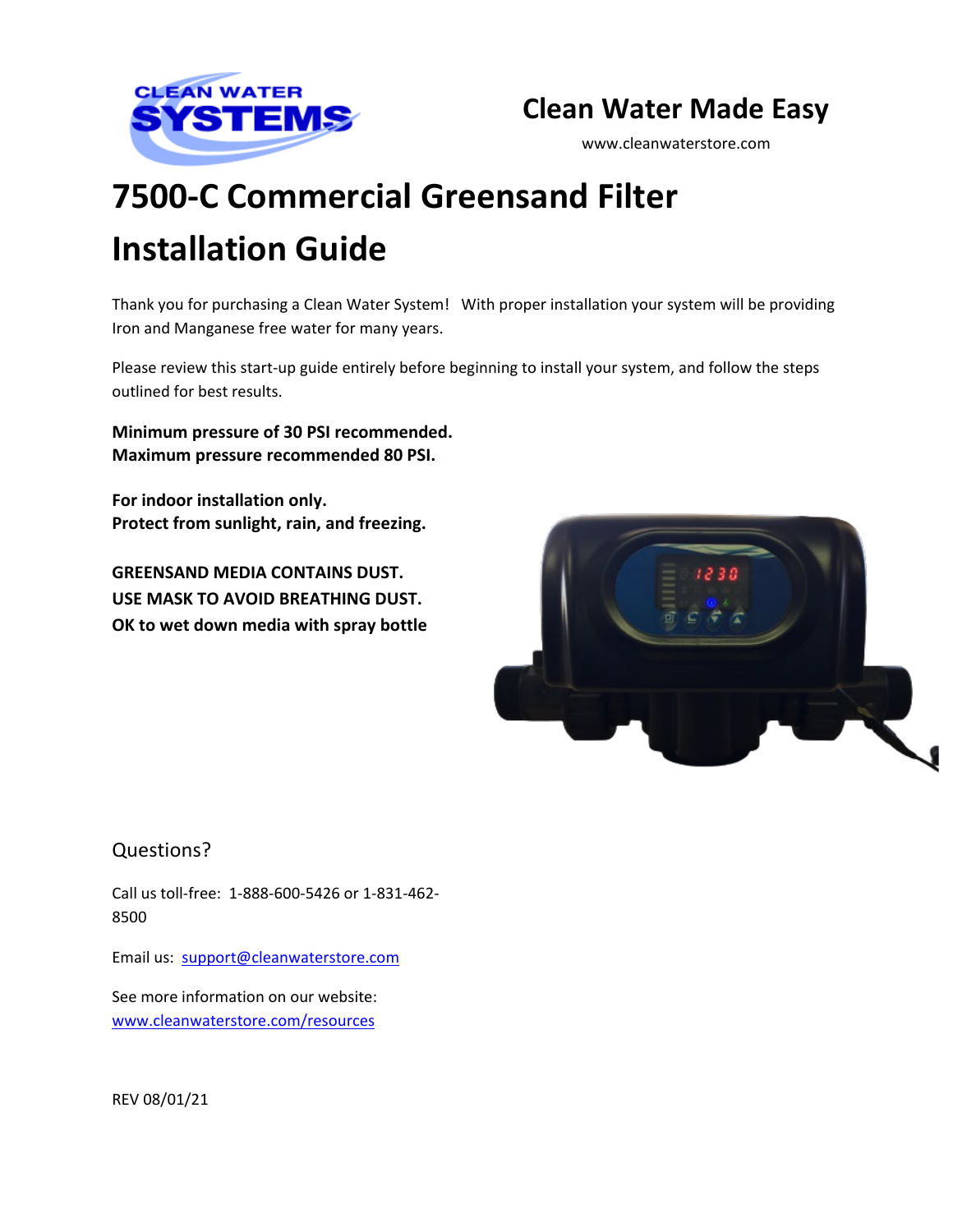## **Table of Contents**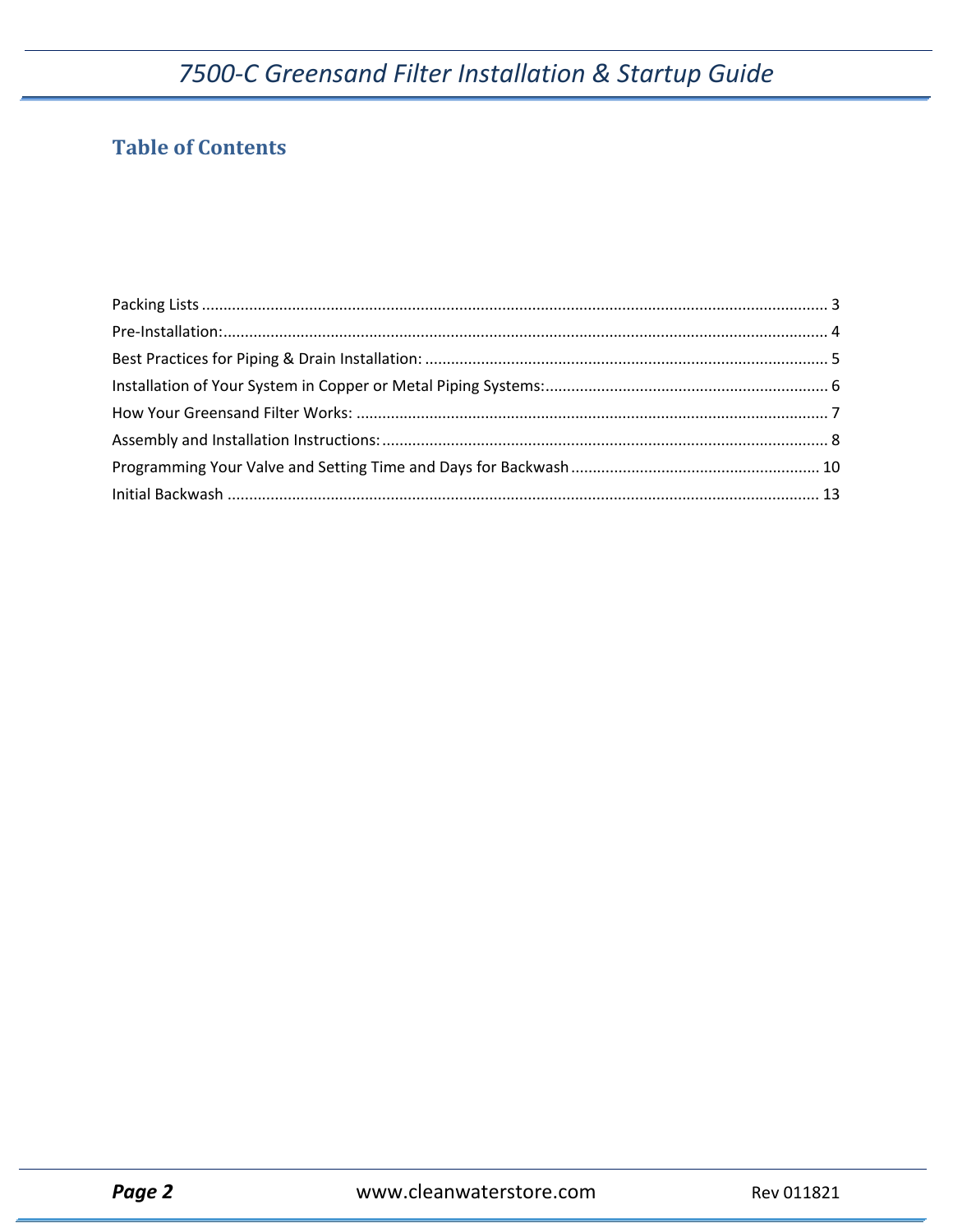### <span id="page-2-0"></span>**Packing Lists**

#### **All systems include:**

2" 7500-C control valve; power supply; top screen; 3ea. fitting unions with seals for inlet, outlet and drain; distributor tube with bottom screen; funnel for adding media through the top; and items included in one of the following options:

 **Find Your Size System to See What is Included:**

#### **Greensand Filter 4.0 cubic foot size**

16" x 65" filter tank with distributor tube 1 box  $1/8$ " x  $1/4$ " filter gravel @ 50 lbs. each 8 boxes Greensand Media @ 50 lbs. each

#### **Greensand Filter 5.0 cubic foot size**

18" x 65" filter tank with distributor tube 1 box  $1/8$ " x  $1/4$ " filter gravel @ 50 lbs. each 1 box  $1/8$ " x  $1/4$ " filter gravel @ 25 lbs. each 10 boxes Greensand Media @ 50 lbs. each

#### **Greensand Filter 7.0 cubic foot size**

21" x 65" filter tank with distributor tube 2 boxes 1/8" x 1/4" filter gravel @ 50 lbs. each 14 boxes Greensand Media @ 50 lbs. each

### **Greensand Filter 10.0 cubic foot size**

24" x 72" filter tank with distributor tube 2 boxes 1/4" x 1/2" filter gravel @ 50 lbs. each 2 boxes 1/8" x 1/4" filter gravel @ 50 lbs. each 20 boxes Greensand Media @ 50 lbs. each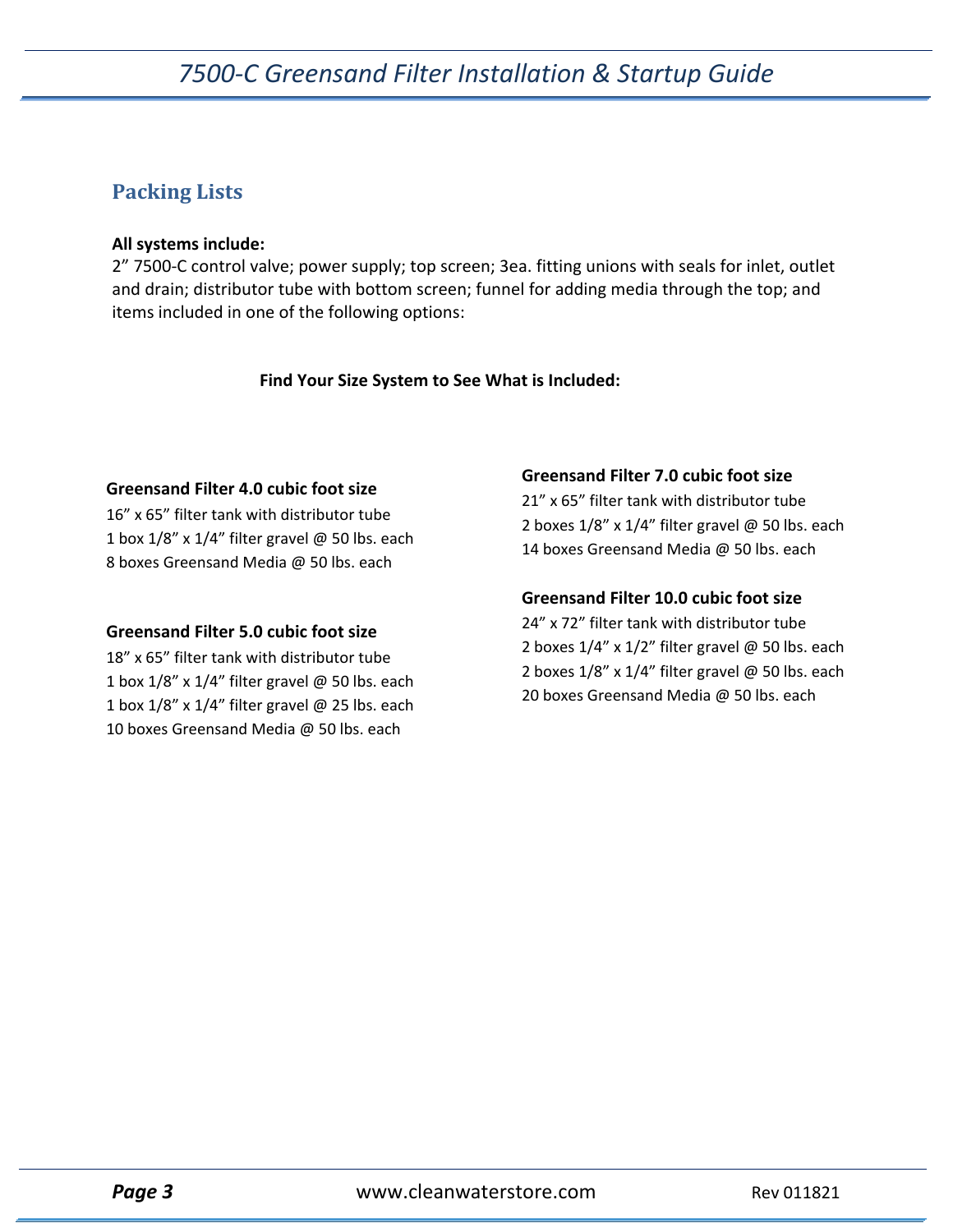### <span id="page-3-0"></span>**Pre-Installation:**

- 1. Review your packing list and make sure you have received all the parts before beginning installation.
- 2. If you are going to be turning off the water to the house and you have an electric water heater, shut off the power to the water heater before beginning installation in case water heater is accidentally drained.
- 3. Pick a suitable location for your filter system on a dry level spot where it won't be exposed to freezing temperatures. A minimum of 20 PSI is required. Maximum pressure is 90 PSI.
- 4. Get all of your plumbing parts together before beginning installation, and make sure you have received all of your packages before beginning or scheduling an installation. Installation typically takes 3 to 5 hours. However, after installation the Greensand Filter must be allowed to run through a complete backwash and rinse cycle.
- 5. After the system is installed and running, your water may be discolored, or full of Pro-OX or rust, particularly if this is older or corroded piping. This typically clears up over a day or two.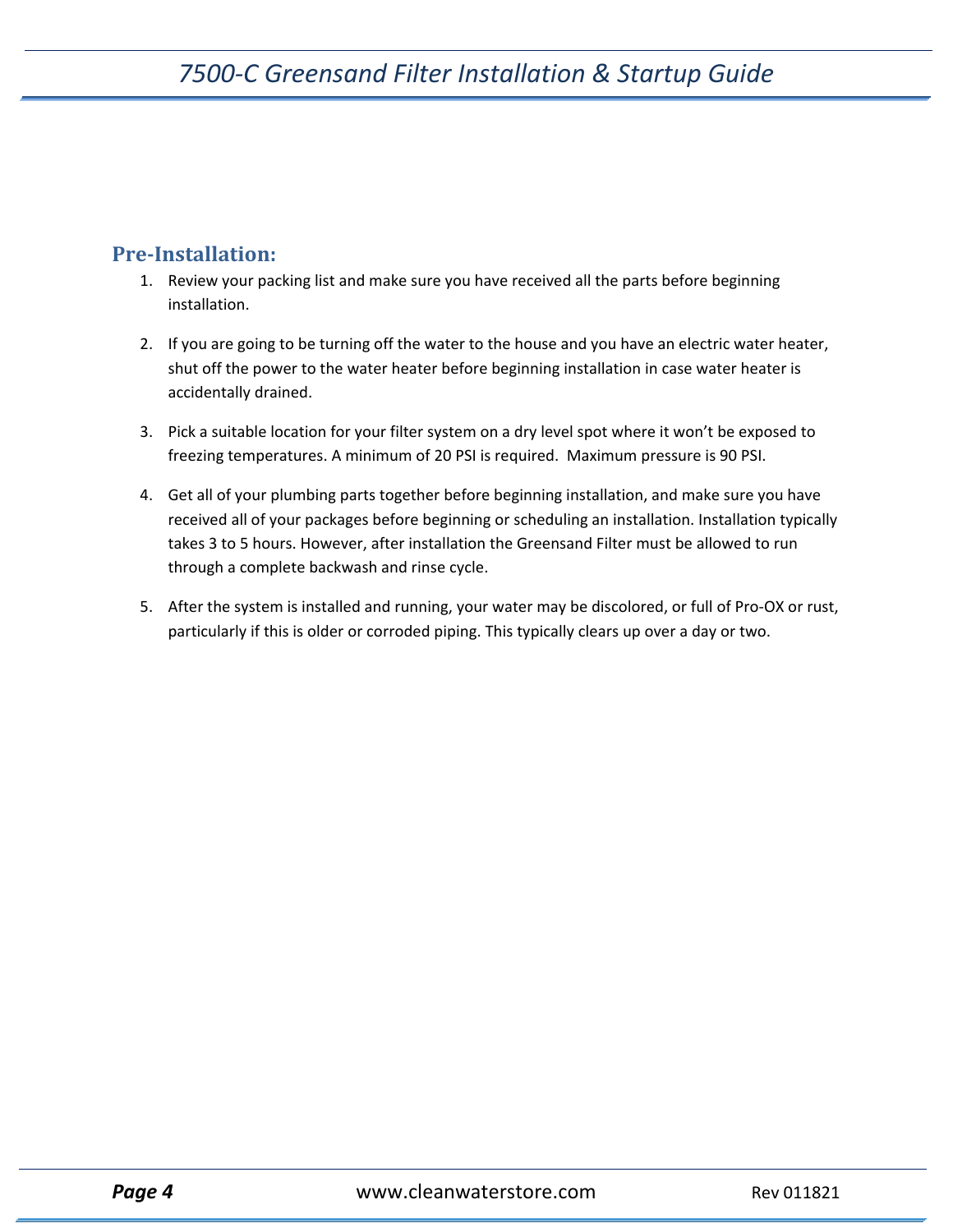### <span id="page-4-0"></span>**Best Practices for Piping & Drain Installation:**

NOTE: YOU MUST USE THE UNION ADAPTORS TO CONNECT THE PLUMBING TO THIS UNIT. THESE UNIONS ARE SPECIFICALLY DESIGNED FOR THIS PURPOSE. WARRANTY WILL BE VOIDED IF DAMAGE OR CRACKING TO THE CONTROL HEAD IS CAUSED BY NOT FOLLOWING THESE INSTRUCTIONS. DO NOT USE ANY THREAD TAPE OR COMPOUND ON VALVE TO FITTING INTERFACE. THE SEALS ARE ALL THAT IS NEEDED. ONLY HAND TIGHTEN THESE FITTINGS TO THE VALVE AS WELL. THE OTHER END OF THE UNION IS A STANDARD 2" MNPT AND YOU CAN FOLLOW STATNDARD PLUMBING PRACTICES FOR THIS CONNECTION USING FLEX-LINES WITH WASHERS, THREAD TAPE, OR COMPOUND.

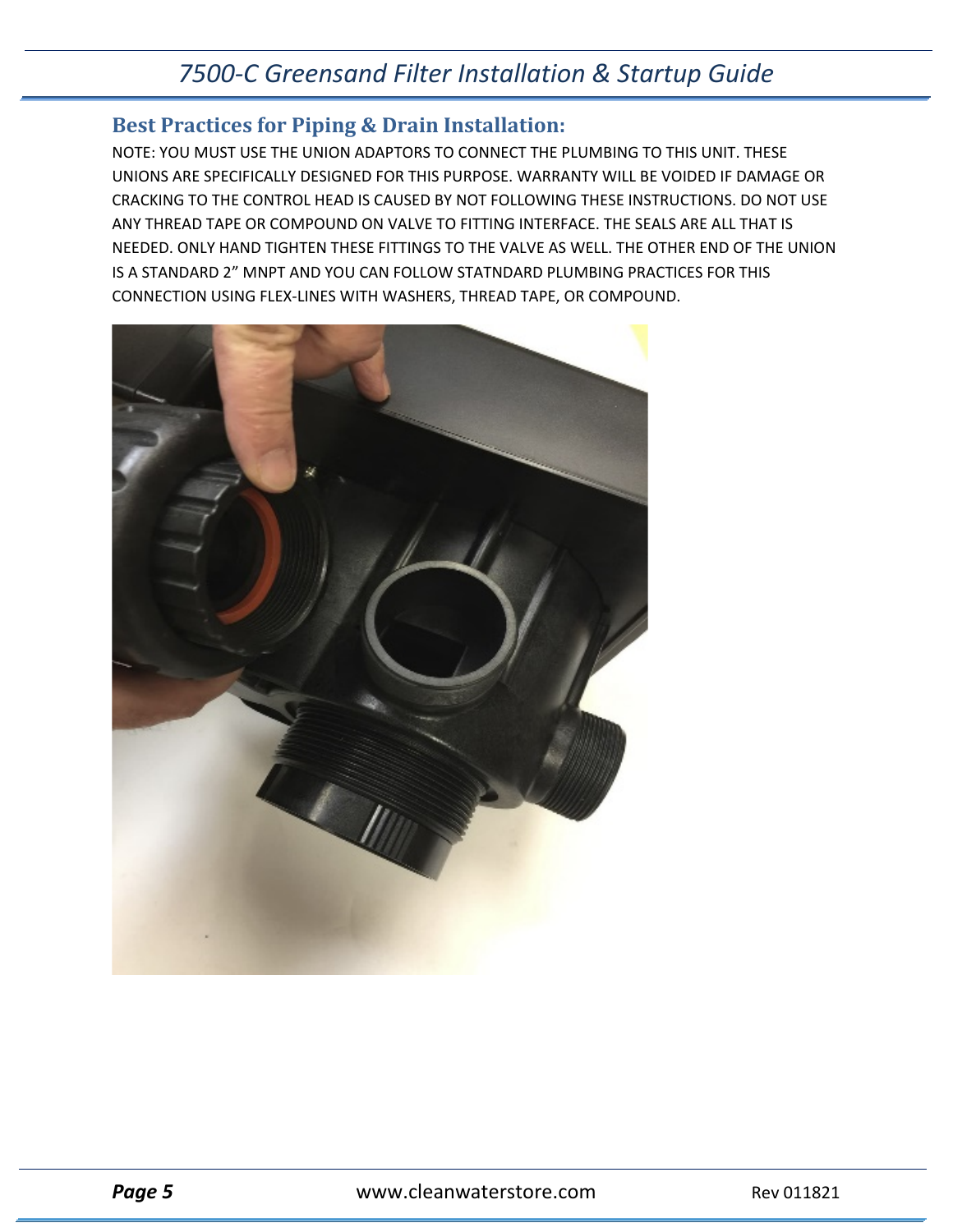- 1. Make sure to connect the Inlet **from** your water source and outlet, following arrows on control valve. Connect the External Flow Control fitting onto the Drain line. Assemble all fittings into the 3 provided valve fitting prior to installion to the head. These seal with the blue seals and if overtightened can damage the valve body.
- 2. Make sure there is a working gate or ball valve before the 7500 Greensand Filter and also one after as well as a bypass valve. A hose bib (which is a faucet to which you can attach a garden hose) is strongly recommended after the Greensand Filter and before the second ball valve. This makes it easy to rinse your new Greensand Filter on start-up and gives you a place to test the water before it enters your piping.
- 3. If you will be using copper piping, do not sweat the copper pipe directly on to the 7500-C control valve. Avoid heating up the control valve plastic with the torch.
- 4. You should install unions and a bypass around the valve, so that you can remove it and still have water (See Build Your Bypass).
- 5. To connect drain line to drain, use an air-gap connection, so that if your sewer or septic tank backs up, it cannot cross connect with the drain tubing.

### <span id="page-5-0"></span>**Installation of Your System in Copper or Metal Piping Systems:**

If your new filter system is to be installed in a metal (conductive) plumbing system, i.e. copper or galvanized steel pipe, the plastic components of the system will interrupt the electrical continuity of the plumbing system.

As a result, any stray currents from improperly grounded appliances downstream or potential galvanic activity in the plumbing system can no longer ground through the contiguous metal plumbing.

Some homes may have been built in accordance with building codes, which encouraged the grounding of electrical appliances through the plumbing system.

Consequently, the installation of a bypass consisting of the same material as the existing plumbing, or a grounded "jumper wire" bridging the equipment and reestablishing the contiguous conductive nature of the plumbing system must be installed prior to your systems use.

This is simple and easy step to take if you are installing your water treatment system into copper piping. A simple ground jumper wire with a pipe clamp can be purchased at any Home Center, or hardware store etc. for a few dollars.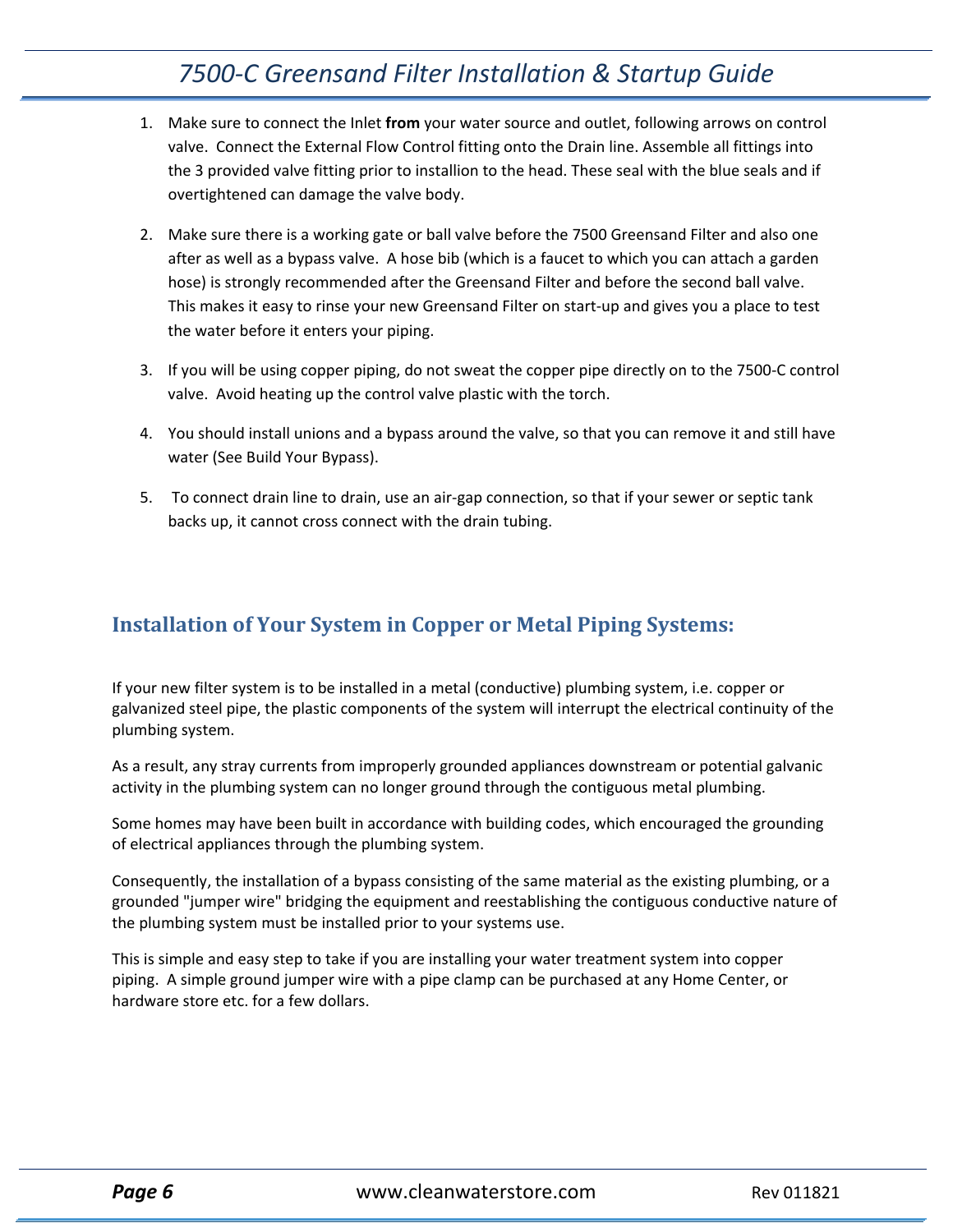### <span id="page-6-0"></span>**How Your Greensand Filter Works:**

**Service Mode:** Water enters the top of the tank and flows down through the media and up the distributor tube removing Iron and Manganese

**Backwashing Mode:** Water is forced down the distributor tube and up through the media lifting and removing any trapped iron and manganese. This water goes out to the drain.

**Rapid Rinse Mode:** Water enters the tank and flows over the Greensand and up the distributor tube to drain. This repacks the media to enhance the filter process.

 **NOTE:** Make sure the DLFC is installed in the correct flow direction per the arrow on the unit. You will need to provide fittings going from the 2" MNPT drain connection to your required DLFC. We recommmend a minumum 1" drain line be installed so the flow is not resitricted effecting a sufficient backwash.

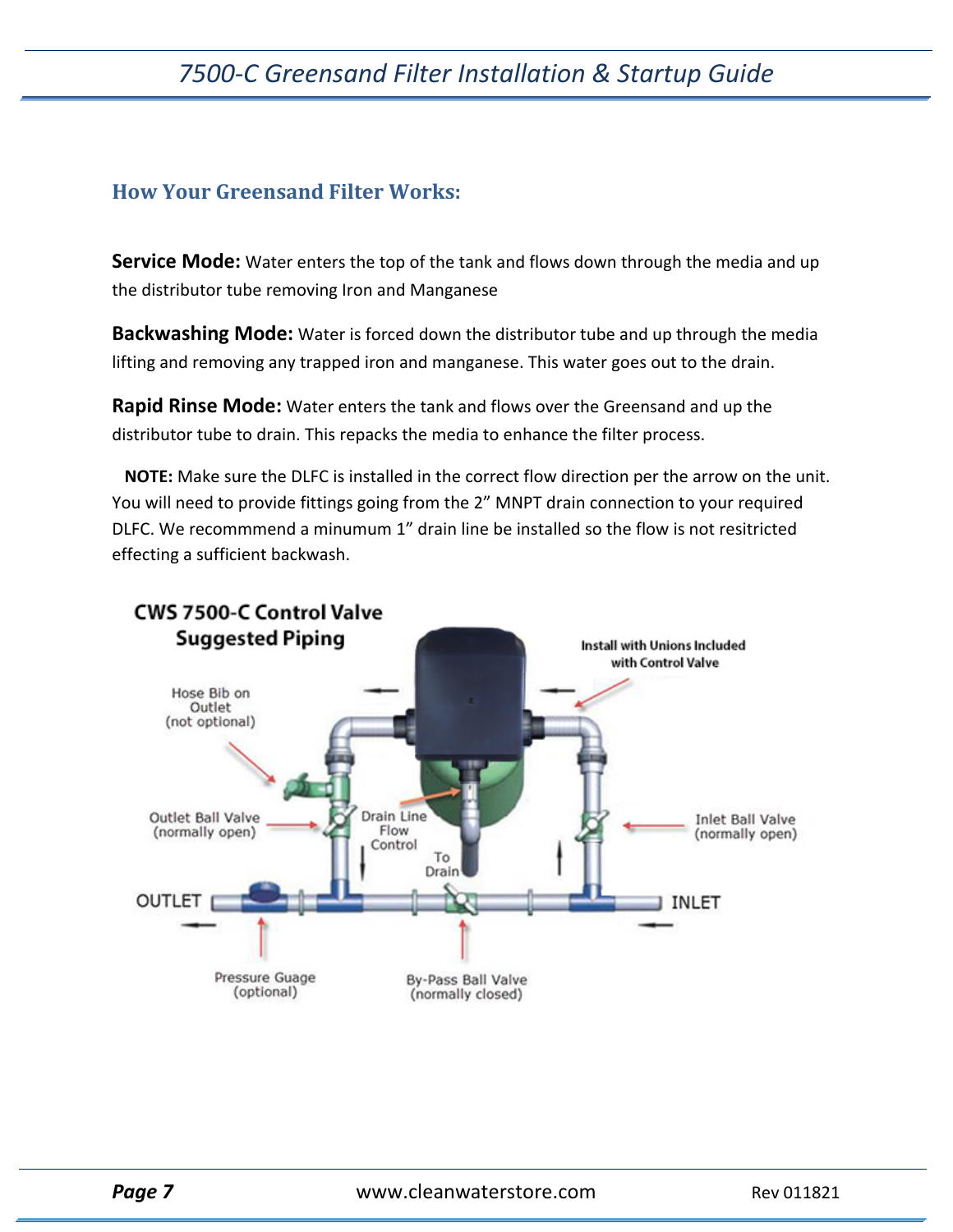### <span id="page-7-0"></span>**Assembly and Installation Instructions:**

- 1. Wrap the top of distributor tube with electrical or duct tape so that no gravel or Greensand media will go down the distributor tube when adding the media.
- 2. Add the filter gravel that came with your order. (Note: For the 10 cf systems, place the 2=50lb bags of  $\frac{1}{4}$ " x  $\frac{1}{2}$ " (Larger gravel) in the tank first, then add the 2 = 50 lb. bags of the 1/8" x  $\frac{1}{4}$ " (smaller gravel) on top of that. You want the gravel to cover the bottom distributor screen before adding the Greensand media.
- 3. Next add Greensand media. The tank should be approximately 2/3rds full of media when complete, do not fill more than 2/3rds, even if there is some media left over.
- 4. Remove cap or tape from top of distributor tube. Be careful not to pull up distributor tube when removing cap or tape.
- 5. Fill tank completely with water. This will allow the Greensand Filter media to settle and reduce the need of purging the air out of the tank later.
- 6. Add a small amount of silicone grease to the inner O-ring, where the distribution tube goes. Lubricate the main tank O-ring and screw on 7500 control valve carefully. Do not use pipe-joint compound, vegetable oil, Teflon tape, or Vaseline or other petroleum greases to lubricate tank threads as this could damage the valve.



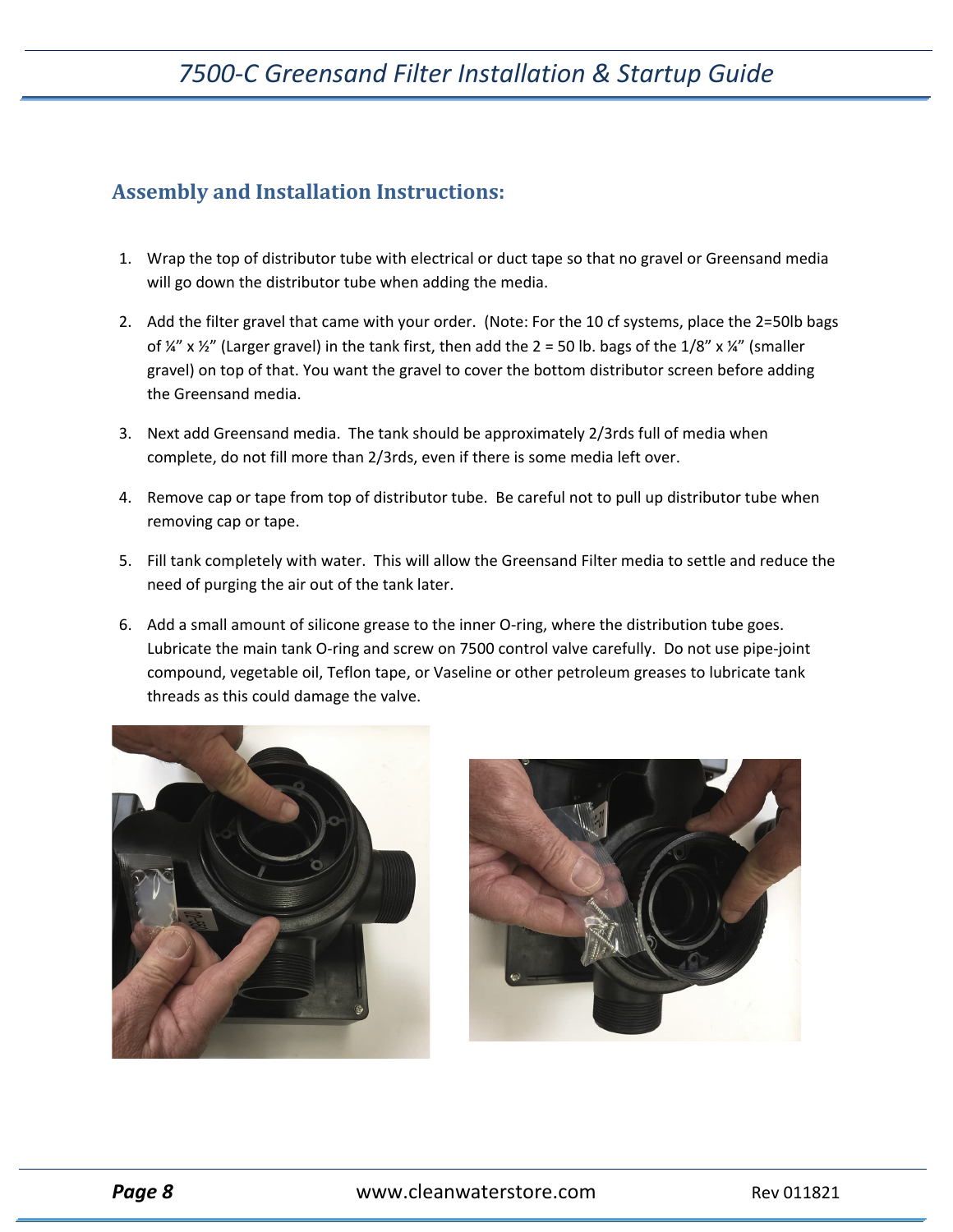- 7. Next, install the top screen mount to the control valve by aligning the five-hole pattern and installing the machine screws out of your kit.
- 8. Thread the top screen to underside of 7500-C control valve. The Control valve is now ready to install onto the cylinder. Do not use wrenches hand tighten only.

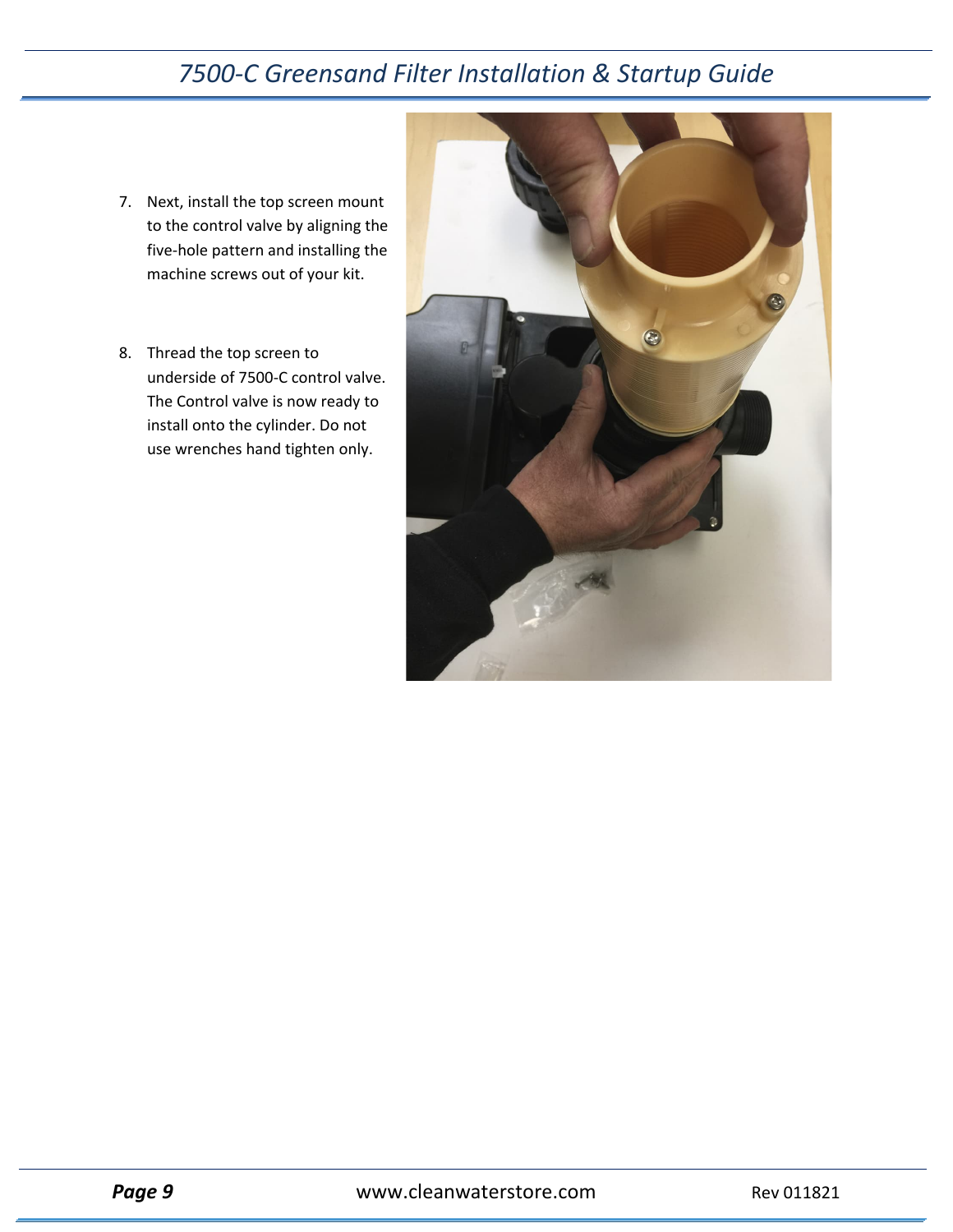### <span id="page-9-0"></span>**Programming Your Valve and Setting Time and Days for Backwash**

Next, you will need to program the system to work as a Greensand Filter. There are a few settings that must be changed before the system can be put into service. Plug in the control valve and begin the programming instructions.



**\*IMPORTANT\*:** Before any operation, the valve menu must be unlocked. If the button lock indicator is displayed, press and hold both the Up and Down buttons for 5 seconds. A sound will indicate the menu is unlocked. The menu will re-lock automatically after 1 minute of inactivity.

- 1. To begin programming your valve, unlock the menu and press the Menu/Confirm button. This puts the valve into program display mode, indicated by the Enquiry/Setting icon being displayed. The Enquiry/Setting icon is displayed whenever you are changing the parameter of a programming mode.
- 2. The sequence of programming modes is shown in the diagram below. To switch between modes, press the up or down button according to which direction your mode is. The modes can only be changed when the Enquiry/Setting button is displayed, and you are not currently modifying any other parameter.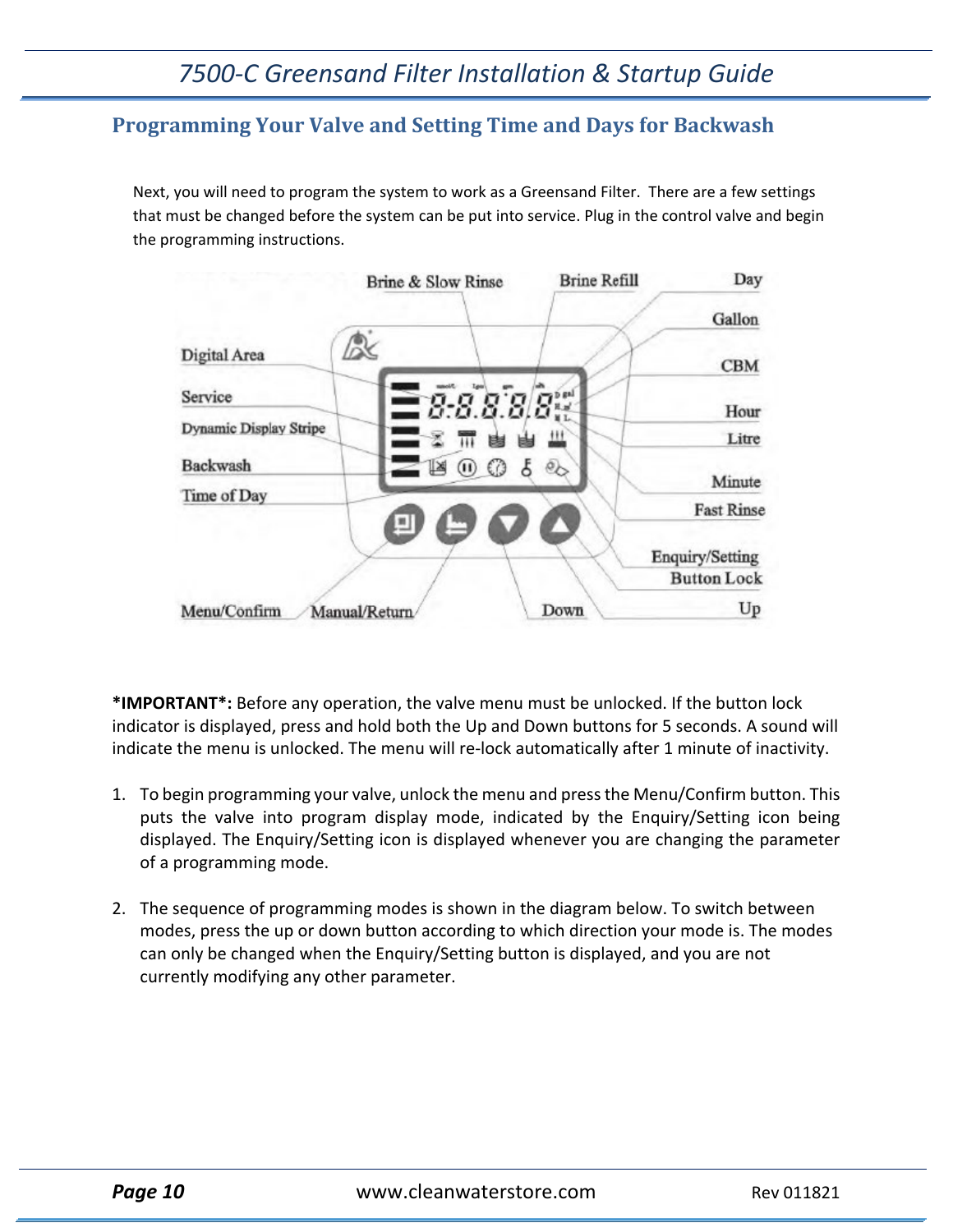

### **1) To change the Time of Day:**

Change programming mode to Time of Day ( [00:00] and time of day icon displayed ). The hour and Enquiry/Setting icon will be flashing. Change the hour value with the Up/Down buttons, then press Menu/Confirm to move onto the minute value. Change this value with Up/Down, and press Menu/Confirm again to confirm the time.

#### **2) To change the Rinsing Time:**

The rinsing time is the hour of day that the system will turn on to perform its function. **We recommend setting the system to backwash at 2 AM [02:00]**, or any time that it is unlikely any water will be used. Note the valve uses the 24-hour clock.

The default setting is [02:00]. The max setting is [23:59]. To change, set the programming mode to Rinsing Time ( [00:00] ). Press the Menu/Confirm button and use the Up/Down buttons to change the hour value. Press the Menu/Confirm button again and change the minute value using the Up/Down buttons. Finally, press Menu/Confirm to confirm your rinse time.

#### **3) To change the Rinsing Frequency:**

The rinsing frequency is how many times the system will backwash and rinse per service.

This should be left at its **default, [F-00].** This will have the system only backwash and rinse once per service.

#### **4) To change the Service Days:**

**5) The recommended initial backwash frequency setting for the Greensand Backwash Filter is every 3 to 4 days** for families or heavy use and every 7 days for 1 to 2 persons in the home. If you experience pressure loss in between backwashes, increase frequency of backwash up to once per day.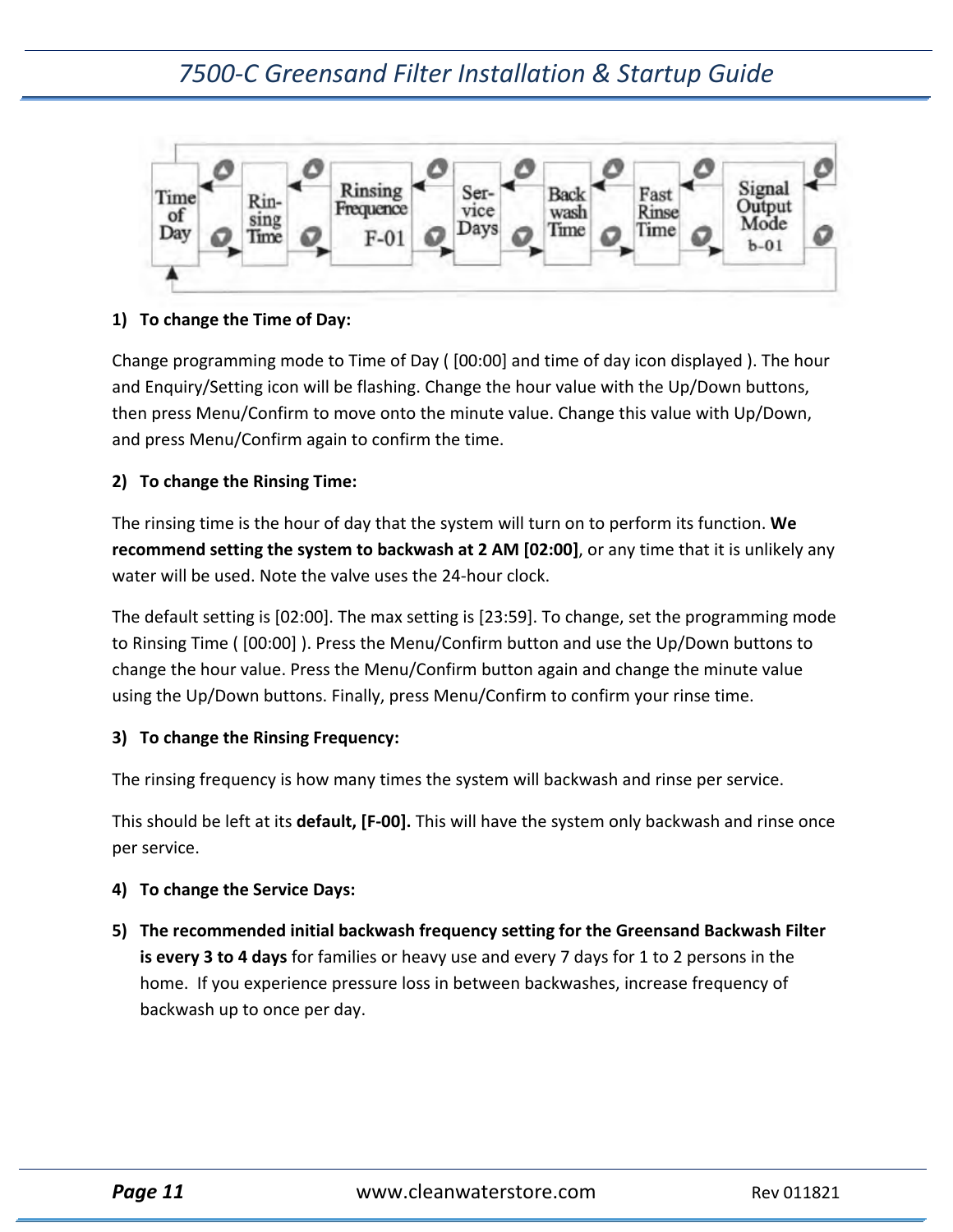To set this, change the programming mode to Service Days ( [1-03D] ). Press the Menu/Confirm button and use the Up/Down buttons to set it to your desired amount. Press Menu/Confirm to confirm your input.

#### **6) To change the Backwash Time:**

The backwash time is the amount of time (in minutes) that the system will backwash for.

For a neutralizer filter, **set the backwash time to 10 minutes [2-10:00].** To change this, set the programming mode to Backwash Time ( [2-10:00] and backwash icon displayed ). Press the

Menu/Confirm button and use the Up/Down buttons to set it to **[2-10:00].** Press Menu/Confirm to confirm the backwash time.

### **7) To change the Fast Rinse Time:**

The fast rinse time is the amount of time (in minutes) that the system will rinse for.

For a Greensand filter, **set the fast rinse time to 6 minutes [3-06:00].** To change this, set the programming mode to Fast Rinse Time ( [3-10:00] and fast rinse icon displayed ). Press the Menu/Confirm button and use the Up/Down buttons to set it to **[3-06:00].** Press Menu/Confirm to confirm the fast rinse time.

#### **8) To change the Signal Output Mode**

The signal output mode refers to when the system receives external function.

#### **Leave this at its default, [b-01].**

**After configuring, press the Manual/Return button to exit programming mode.**